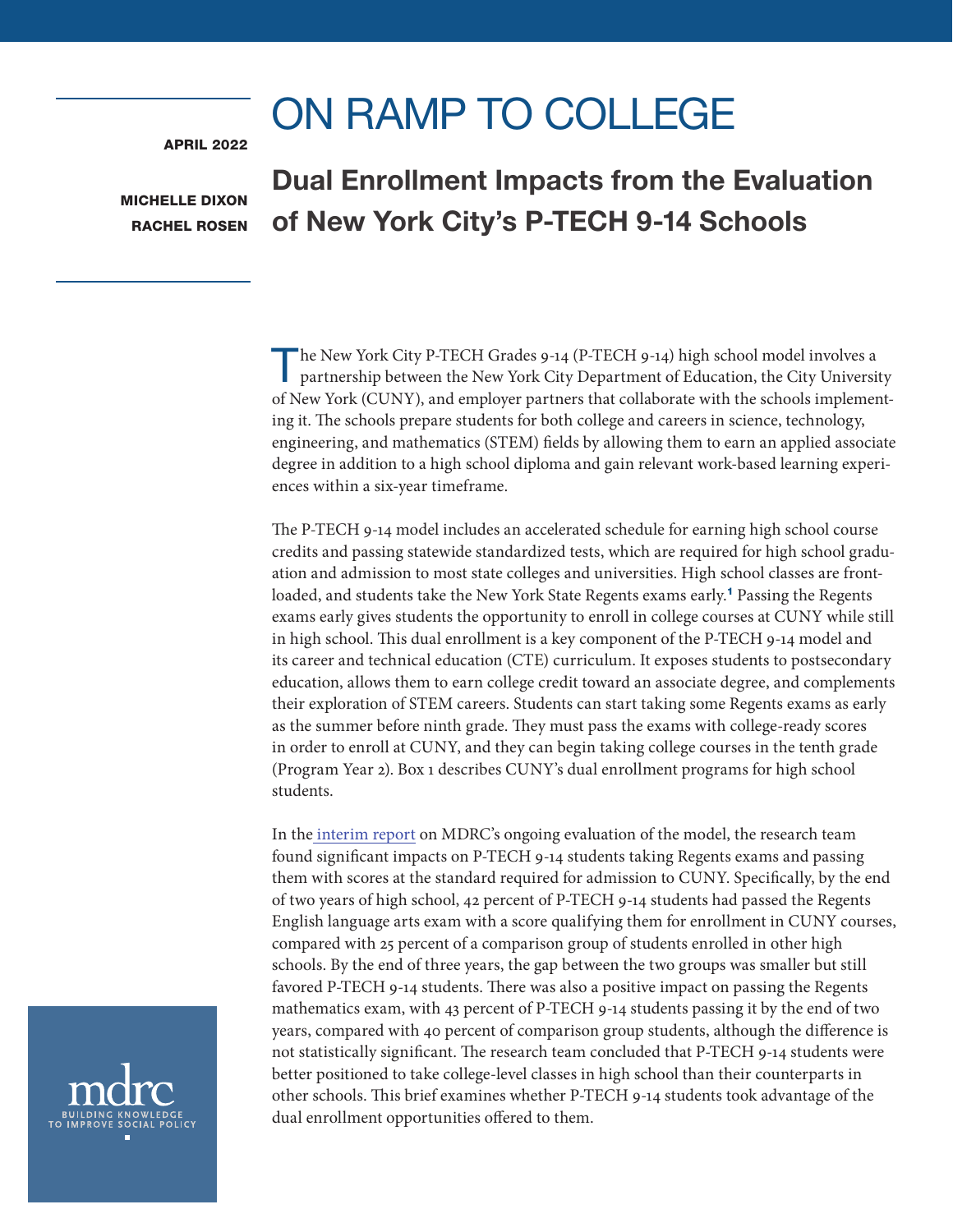## BOX 1 DUAL ENROLLMENT IN NEW YORK CITY

New York City public school students have an opportunity to enroll in college-level classes during high school if they pass the New York State Regents English language arts and mathematics exams with scores that demonstrate college readiness, and which are higher than the scores required to graduate high school.

There are two City University of New York (CUNY) programs through which high school students can enroll in for-credit college courses: College Now and the Early College Initiative. Both programs operate at no cost to students and their families.\* College Now is available to students at New York City high schools through partnerships with most CUNY campuses.† Students enrolled in College Now can earn up to 15 college credits while in high school. The Early College Initiative is only available to students attending early college high schools, which include all seven of the P-TECH 9-14 schools in this study, as well as 13 other schools in the city.<sup>‡</sup> Students enrolled in Early College Initiative may be able to earn an associate degree over the course of their academic program, depending the school's model.

Previous research on dual enrollment at CUNY found positive impacts on postsecondary outcomes. Those who earned college credit through dual enrollment were 20 percentage points more likely to enroll in college after high school.<sup>§</sup> These students also experienced reduced time to degree in college, took more college courses when enrolled in college, and earned higher college grade point averages.<sup>||</sup>

## THE P-TECH 9-14 MODEL'S IMPACT ON DUAL ENROLLMENT

This brief presents findings from an analysis of the P-TECH 9-14 model's impacts on students' dual enrollment outcomes, including whether students attempted and earned college credits in their second through fourth years of high school. The analysis, which is part of the continuing MDRC evaluation of the P-TECH 9-14 model, compares outcomes for P-TECH 9-14 students with those for students enrolled in other schools. As described in the interim report, the evaluation leverages the New York City high school admissions system, which applies a process that randomly assigns students to schools in cases when a school has more applicants than seats available, sometimes referred to as a lottery. For purposes of the study, the research team used this lottery to create two comparable

NOTES: \*The City University of New York, "College Now" (Website: https://k16.cuny.edu/collegenow/, 2021a); The City University of New York, "About Us" (Website: https://k16.cuny.edu/eci/about/, 2021b).

<sup>&</sup>lt;sup>†</sup>The City University of New York (2021a).

<sup>‡</sup> The City University of New York (2021b).

<sup>§</sup> Tolani Britton, Birunda Chelliah, Millie Symns, and Vandeen Campbell, "College Now... or Later: Measuring the Effects of Dual Enrollment on Postsecondary Access and Success," EdWorkingPaper 19–118 (Providence, RI: Brown University, Annenberg Institute, 2019).

<sup>||</sup>Drew Allen and Mina Dadgar, "Does Dual Enrollment Increase Students' Success in College? Evidence from a Quasi-Experimental Analysis of Dual enrollment in New York City," *New Directions for Higher Education* 2012, 158 (2012): 11–19.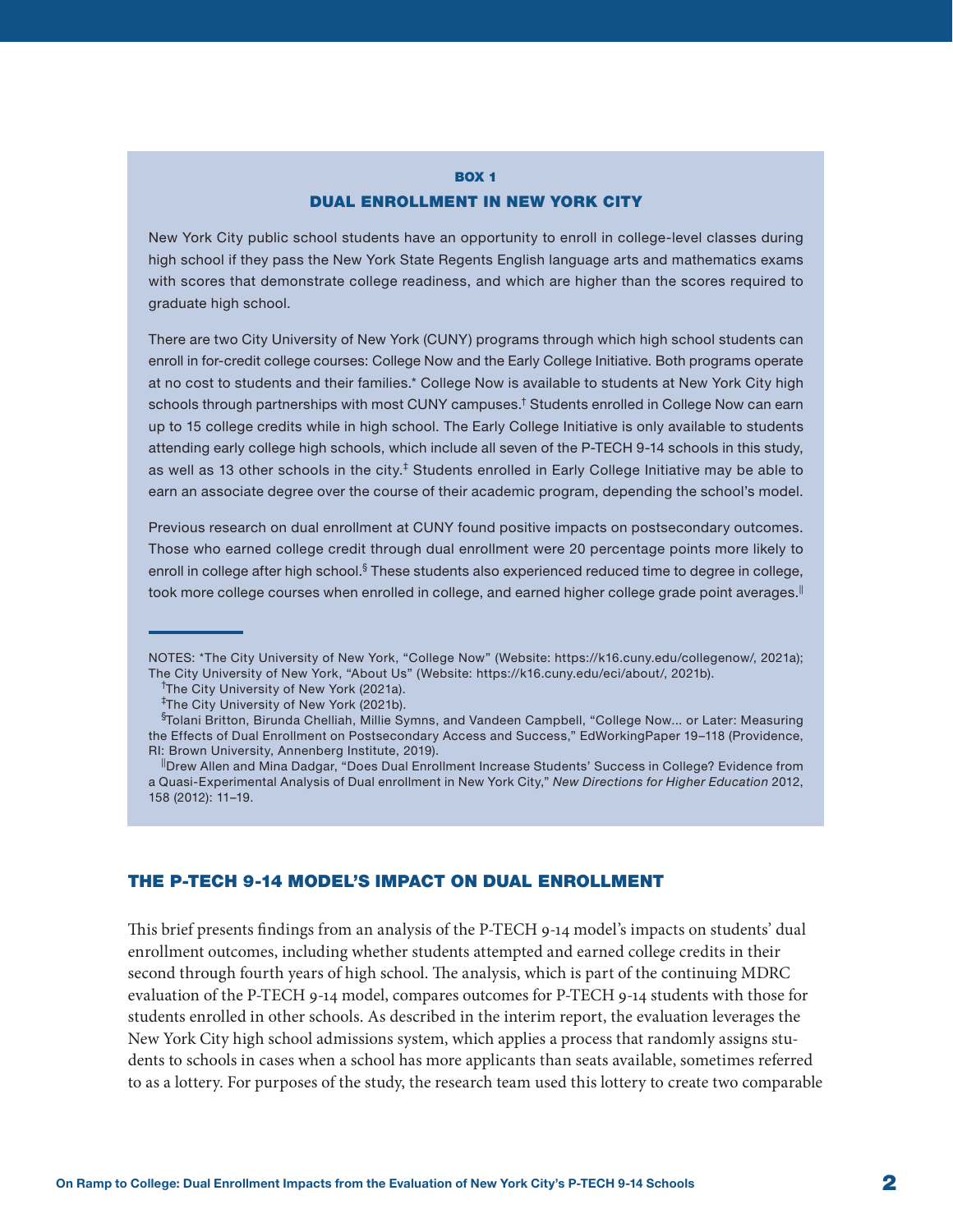<span id="page-2-0"></span>groups of students, one whose members were randomly offered admission to a P-TECH 9-14 school (P-TECH 9-14 group), and the other whose members were randomly offered seats in other schools (comparison group). For more information about the lottery and the study's design, see the interim report's Appendix A.

Students in P-TECH 9-14 schools typically begin to take college courses in their second year, but the pacing and progress of their college coursework varies by student. P-TECH 9-14 schools and partnering colleges together develop an ideal scope and sequence of courses for high school students who will dual enroll. College liaisons then work with individual students to plan their coursework once they are able to take college classes.

As shown in Figure 1, beginning in the second year of high school, P-TECH 9-14 students enrolled in college courses at consistently higher rates, compared with comparison group students, with the gap growing larger every year across the last three years of high school.[2](#page-7-0) By the end of the second year, P-TECH 9-14 students dual enrolled at a rate 20 percentage points higher on average than that of comparison group students. By the end of four years of high school, the dual enrollment rate of P-TECH 9-14 students was nearly 30 percentage points higher than that of comparison group students.

P-TECH 9-14 students both attempted and earned more dual enrollment credits than students in the comparison group. Figure 2 shows that, by the end of the second year, P-TECH 9-14 students earned slightly more than one additional college credit on average than did comparison group students.



#### FIGURE 1

#### **y**  STUDENTS DUAL ENROLLED, BY END OF EACH YEARP-TECH 9-14 IMPACTS ON DUAL ENROLLMENT: PERCENTAGE OF

NOTE: A two-tailed t-test was applied to the estimated difference. Statistical significance levels are indicated as follows:  $*** = 1$  percent;  $** = 5$  percent;  $* = 10$  percent.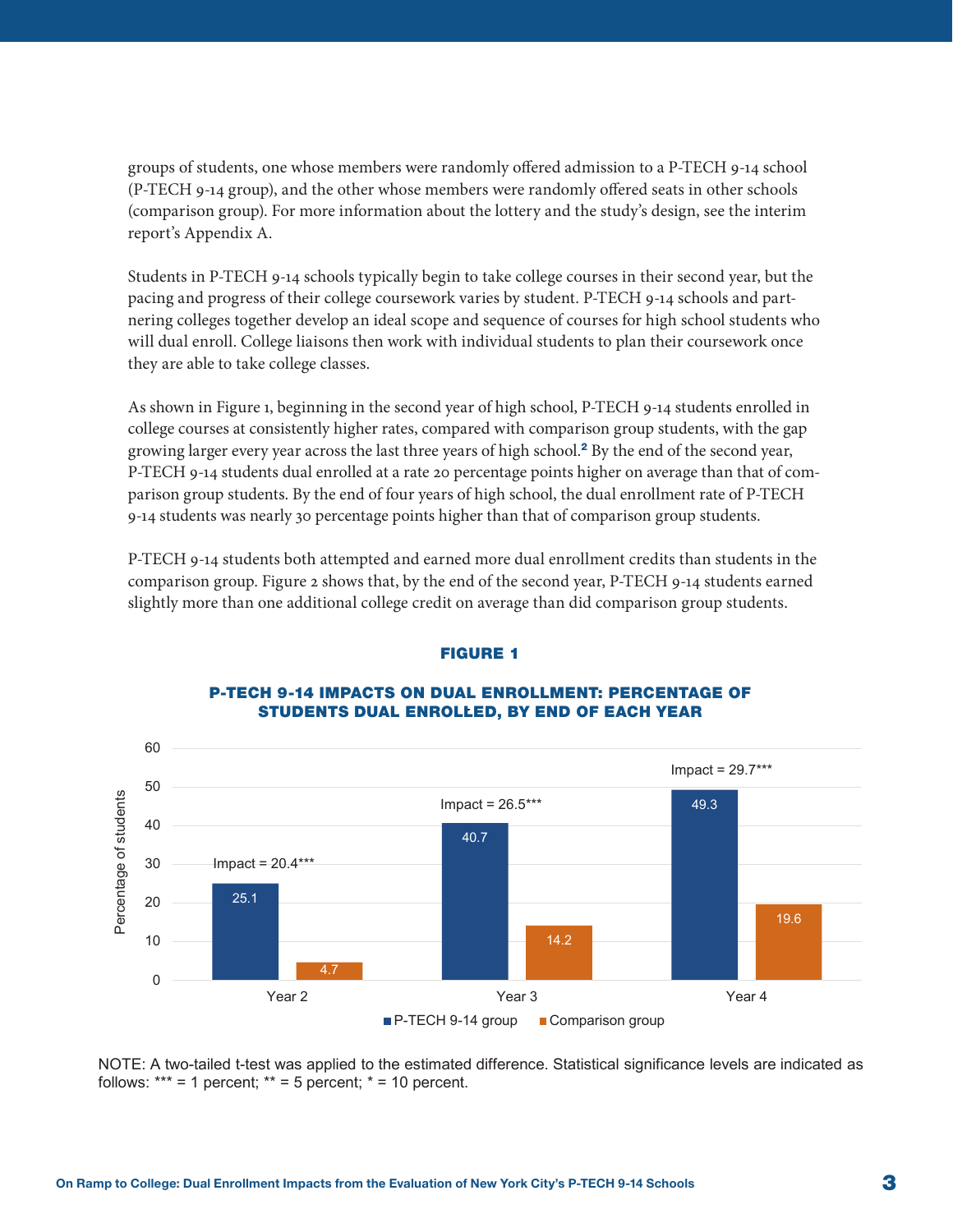#### FIGURE 2

#### P-TECH 9-14 IMPACTS ON DUAL ENROLLMENT: CUMULATIVE DUAL ENROLLMENT CREDITS STUDENTS ATTEMPTED AND EARNED, BY END OF EACH YEAR



NOTE: A two-tailed t-test was applied to the estimated difference. Statistical significance levels are indicated as follows: \*\*\* = 1 percent;  $** = 5$  percent;  $* = 10$  percent.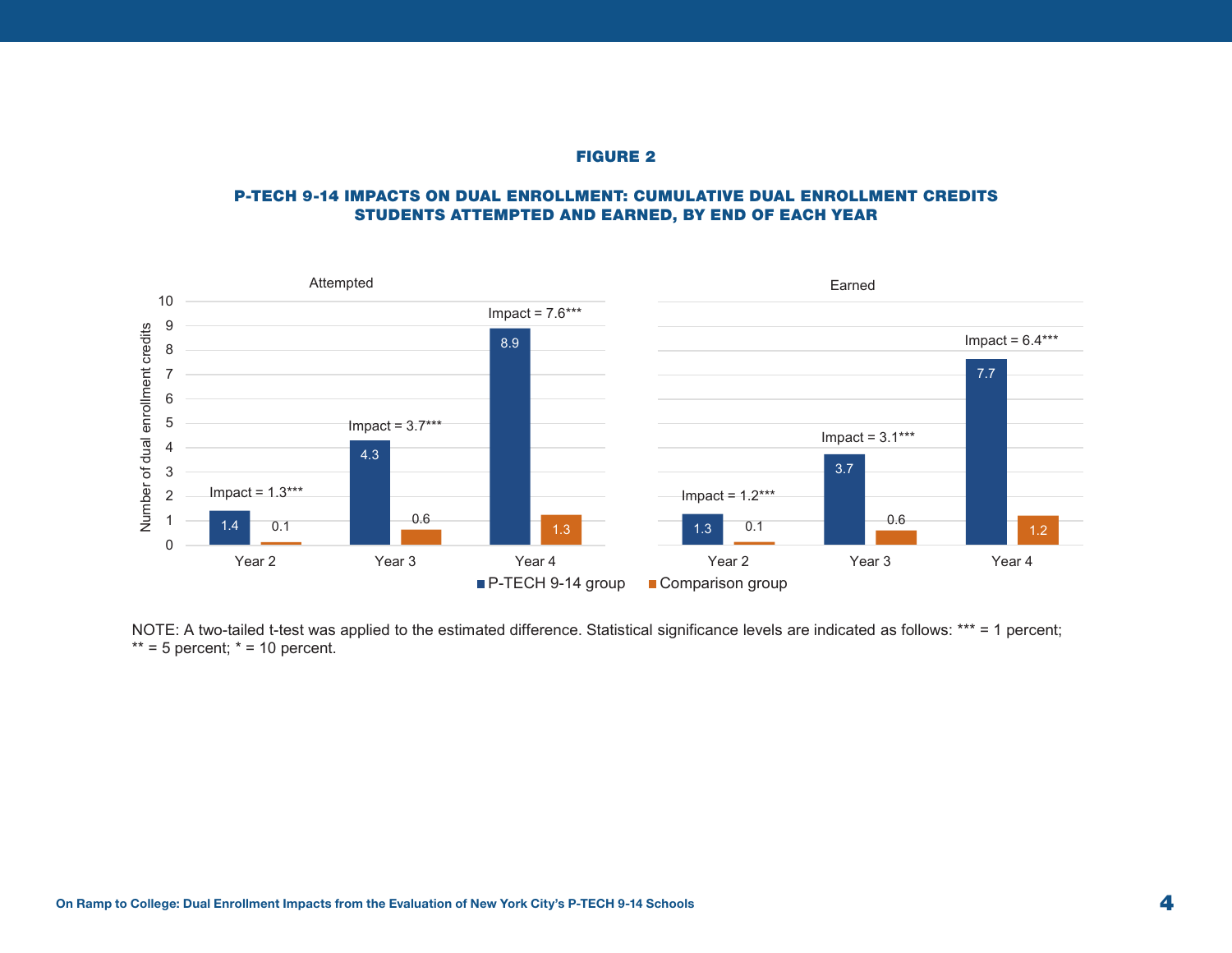<span id="page-4-0"></span>Given that most college courses are three credits, this difference is equivalent to an extra third of a college semester class. By the end of the fourth year of high school, P-TECH 9-14 students earned 6.4 more credits on average than comparison group students, which is equivalent to about two more college courses. A typical full-time college semester at CUNY is 12 to 15 credits, which means that, on average, P-TECH 9-14 students were about a half of a semester in college coursework ahead of comparison group students at the end of four years of high school.<sup>[3](#page-7-0)</sup> For comparison, nationally, just 11 percent of students dual enroll in college during high school, and the average number of college credits these students earn is 2.5.[4](#page-8-0)

Among the students who enrolled in college-level courses at CUNY, there were key differences between the two research groups in the subject areas of the courses taken. Notably, P-TECH 9-14 students took more courses in areas aligned with their schools' CTE curricula such as information technology or computer programming, mathematics, and engineering. Table 1 describes these differences.

#### TABLE 1

| <b>SUBJECT AREA</b>                         | P-TECH 9-14 (%) | <b>COMPARISON (%)</b> |
|---------------------------------------------|-----------------|-----------------------|
| Social sciences                             | 21.6            | 27.5                  |
| Information technology/computer programming | 16.9            | 3.3                   |
| <b>Mathematics</b>                          | 14.4            | 7.2                   |
| English                                     | 11.9            | 11.8                  |
| Communications and business                 | 11.5            | 14.7                  |
| Engineering                                 | 10.7            | 1.0                   |
| Natural sciences                            | 3.7             | 5.9                   |
| Health sciences                             | 2.6             | 3.9                   |
| College, careers, and advising              | 0.9             | 8.0                   |
| Other                                       | 5.9             | 16.7                  |

#### DIFFERENCES IN DUAL ENROLLMENT SUBJECT AREA, BY STUDY GROUP

#### GENDER DIFFERENCES IN DUAL ENROLLMENT

The research team also conducted an analysis of the impacts on dual enrollment outcomes for subgroups of male and female students. Previous studies of CTE programs have found different effects for female and male students.[5](#page-8-0) Notably, while studies have shown that several CTE programs have increased earnings for male students but not for female students, it has also been well documented for many years that female students enroll in postsecondary education at higher rates than male stu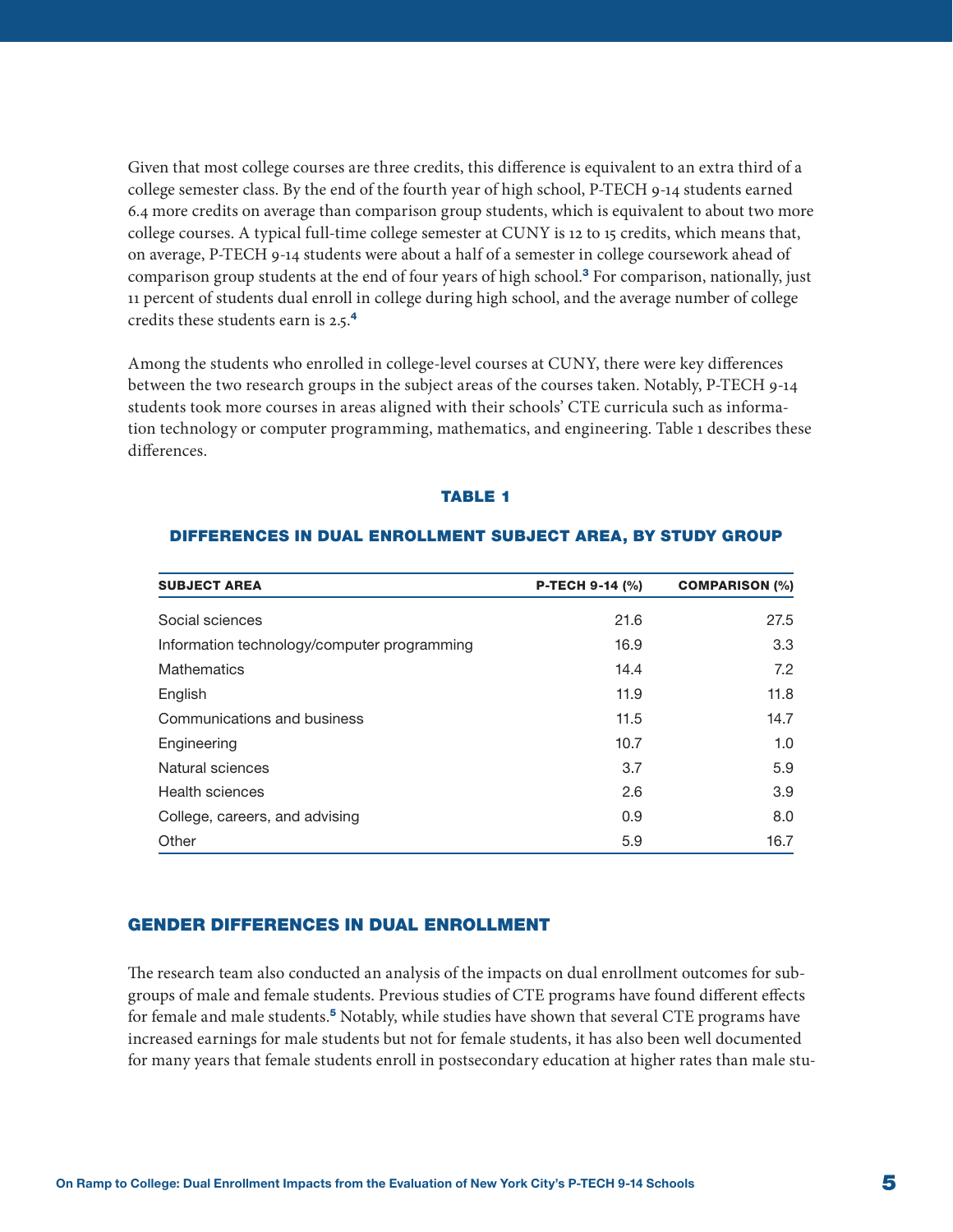<span id="page-5-0"></span>dents.[6](#page-8-0) To understand these trends in the context of the P-TECH 9-14 model, which includes a CTE curriculum and is specifically designed to prepare students for college and careers in STEM fields, it is salient to examine whether the model has different effects on outcomes for female and male students.

The study sample had a higher proportion of male students (63 percent), and there were notable differences in dual enrollment by gender. Figure 3 illustrates the differences between the mean percentage of female students and that of male students in both study groups who dual enrolled, alongside differences in their Regents exam pass rates. These findings indicate that female students took college classes during high school at higher rates than their male counterparts in both P-TECH 9-14 schools and comparison schools. Additionally, the gap between female P-TECH 9-14 and comparison group students was larger than the gap between male P-TECH 9-14 and comparison group students until the fourth year of high school, when the impacts on dual enrollment were similar for both gender groups. Notably, the differences in dual enrollment rates between female and male students are statistically significant, while the small differences in Regents exam pass rates between female and male students are not. Moreover, the higher rate of dual enrollment among female students, versus male students, was consistent across all seven of the P-TECH 9-14 schools in the study sample.

#### FIGURE 3

#### P-TECH 9-14 IMPACTS ON DUAL ENROLLMENT: PERCENTAGE OF STUDENTS DUAL ENROLLED AND PASSING THE REGENTS EXAMS TO THE CUNY STANDARD, BY GENDER



(continued)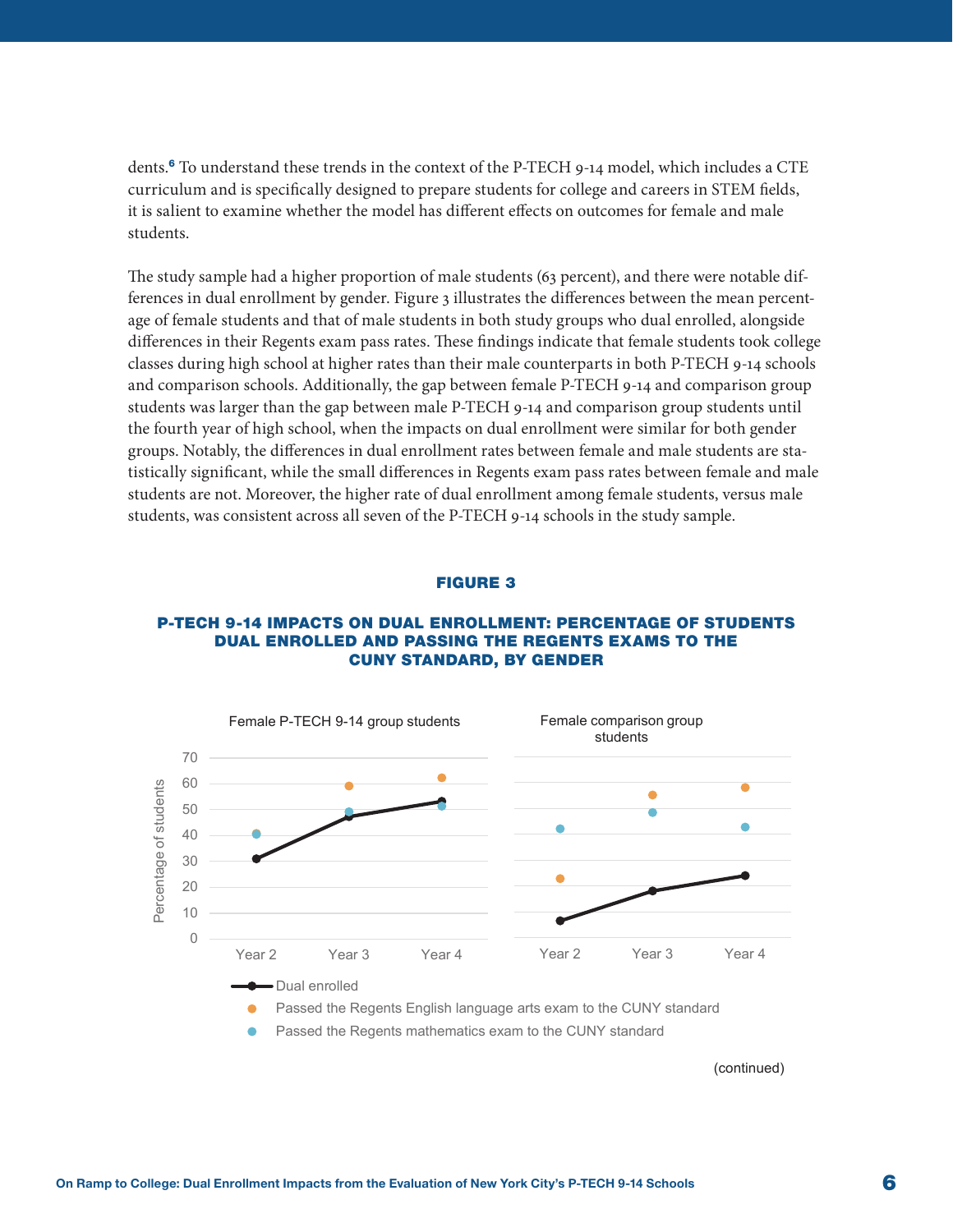

<span id="page-6-0"></span>

NOTE: Measures for passing the Regents exams to the CUNY standard are cumulative year over year; however, due to limited available data for more recent cohorts, the samples for the third and fourth years are smaller than the sample for the second year. Decreases in the percentage of students passing the Regents exams to the CUNY standard in the fourth year are due to this different cohort composition.

Further analyses, however, revealed that this difference in the rate of dual enrollment can be partially explained by differences in special education status between female and male students. While 21 percent of students in the study sample had special education designation, 78 percent of those students were male. When the research team analyzed the effects on dual enrollment for female and male students in general education alone, the impact for male students increased 4 percentage points from 31 to 35 percentage points by the end of the fourth year of high school, while the impact for female students remained the same at 29 percentage points.

#### LESSONS LEARNED AND LOOKING AHEAD

The P-TECH 9-14 model appears to have had positive effects on student outcomes: P-TECH 9-14 students dual enrolled at higher rates and both attempted and earned more college credits than comparison group students by the end of four years of high school. It is important to note that the students in the study sample had weaker academic performance in eighth grade than other students enrolled in P-TECH 9-14 schools.[7](#page-8-0) Thus, these findings suggest that P-TECH 9-14 was particularly successful at helping students at risk of underperforming in high school achieve important academic milestones. In particular, it increased dual enrollment for this group of students, which may be significant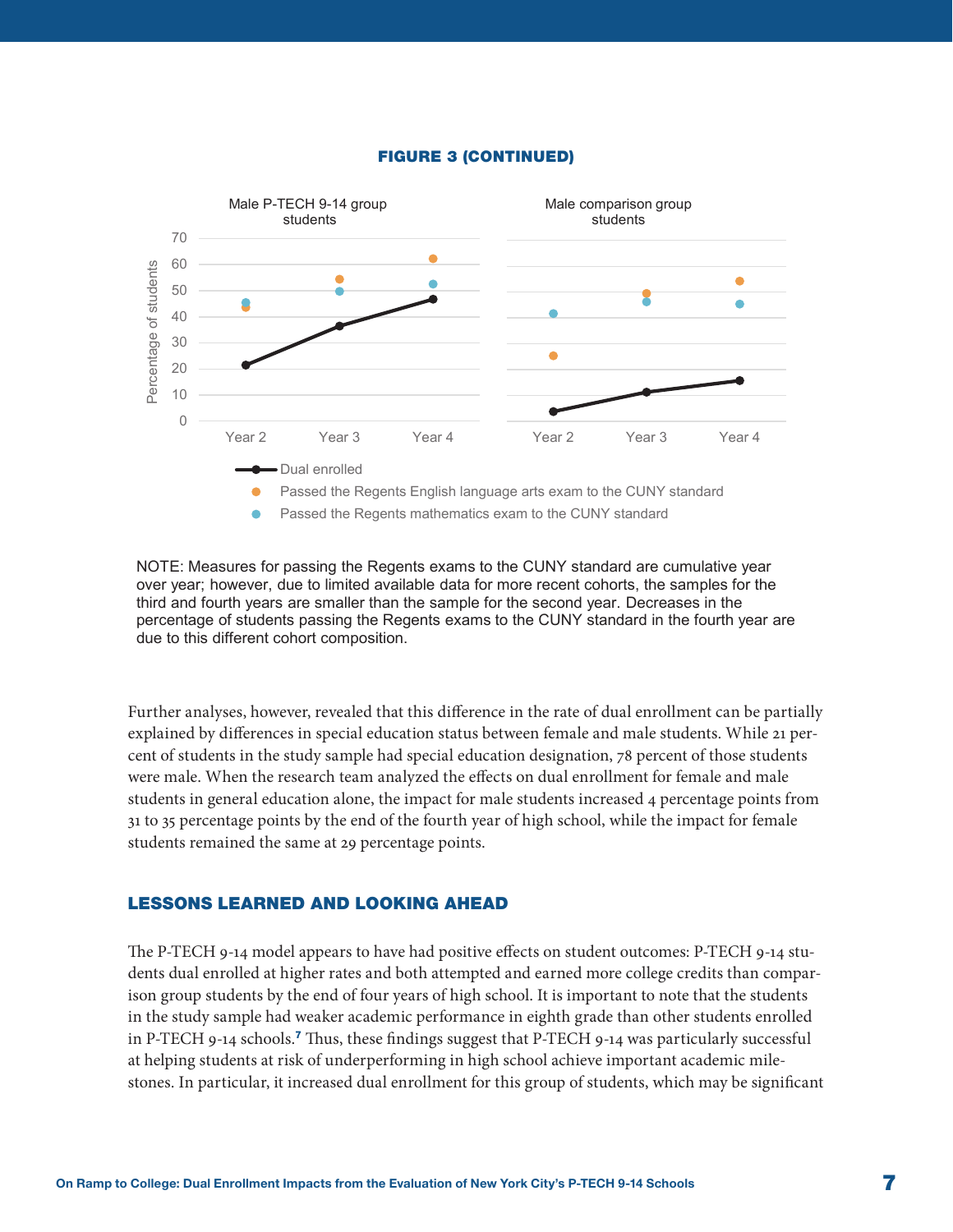<span id="page-7-0"></span>since prior research has found that students who take college courses while in high school are more likely to both enroll in college and complete postsecondary education degrees.<sup>[8](#page-8-0)</sup>

The impacts on dual enrollment described in this brief are overall in line with the interim findings that P-TECH 9-14 students earned more total high school credits and took Regents exams and passed them with scores meeting CUNY's requirement for admission at higher rates than comparison group students. Together, the evaluation's findings so far show a pattern of progressive, positive impacts on students' high school outcomes, which should prepare them for a successful transition to postsecondary education and a career.

P-TECH 9-14 schools appear to have helped both female and male students successfully enroll in college courses while in high school, although they did not seem to completely address a persistent gender gap in this enrollment. This brief contributes to the literature on the gender gap in higher education. Previous research has attributed similar gender disparities in higher education to several factors including differences in academic grades, college admissions requirements, and students' school and curricular choices, among others.[9](#page-8-0) In the P-TECH 9-14 evaluation, however, a larger proportion of the male students in the study sample had special education status, which contributed to the lower rate of dual enrollment among male students and may have been a driver of the other previously identified differences between male and female students in postsecondary education enrollment and attainment outcomes. The research team continues to evaluate the P-TECH 9-14 model and will examine academic outcomes, including high school graduation and postsecondary education outcomes, over the full six-year period of the P-TECH 9-14 high school model. The final report, expected to be released in 2023, will also include final implementation findings and a cost study.

#### NOTES AND REFERENCES

- [1](#page-0-0) Rachel Rosen, D. Crystal Byndloss, Leigh Parise, Emma Alterman, and Michelle Dixon, *Bridging the Schoolto-Work Divide: Interim Implementation and Impact Findings from New York City's P-TECH 9-14 Schools* (New York: MDRC, 2020).
- [2](#page-2-0) For the figures in this brief, calculations use New York City Department of Education (DOE) High School Application Processing System data and state test data for eighth-graders from the 2012-2017 academic years, data from DOE enrollment files from the 2012-2018 academic years, American Community Survey data for median household income by census tract from the 2012-2017 calendar years, and CUNY data on enrollment and courses taken from the 2013-2018 school years. The attempted credits measure include credits for all courses for which the student received either a passing or failing grade. (It does not include courses that awarded no grade.) The average number of credits per CUNY course is 3.1 among the courses taken by students in the study sample. In addition, the research team conducted Complier Average Causal Estimates (CACE), which increased the impacts slightly, similar to the CACE findings in the interim report.
- [3](#page-4-0) Students who attend early college high schools and those who attend other high schools mostly participate in different CUNY dual enrollment programs. As a result, P-TECH 9-14 students overwhelmingly took courses through the Early College Initiative program, whereas comparison group students mostly took courses through the College Now program. The Early College Initiative and College Now programs have different grade thresholds for passing courses; specifically, College Now counts a course letter grade of D as a failing grade, whereas the Early College Initiative counts that same course grade of D as a passing grade. Given that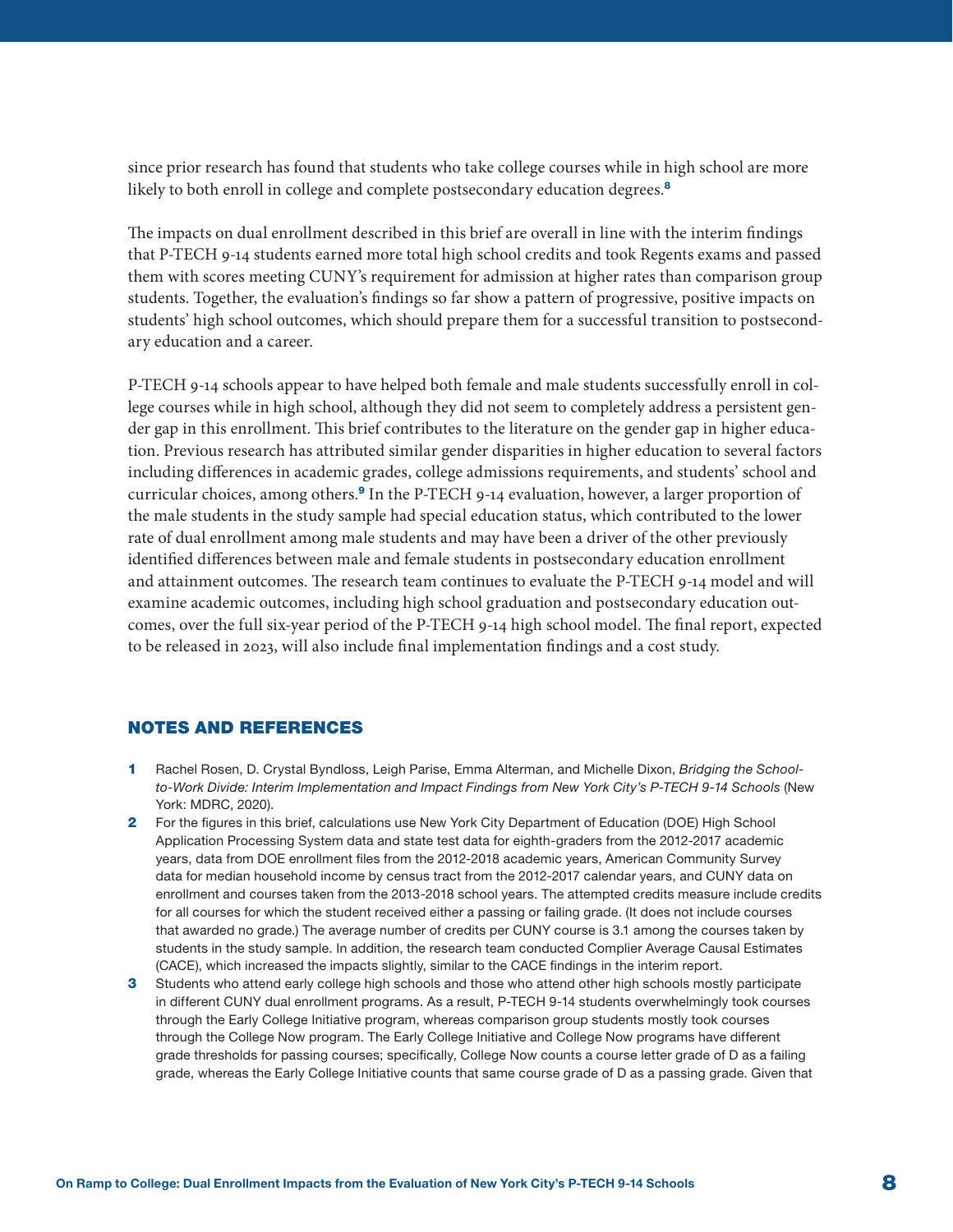<span id="page-8-0"></span>students from either program may enroll in the same college course at CUNY, it is possible that two students, one from Early College Initiative and the other from College, could receive the same grade in the same course but have different credit earning outcomes. The research team thus conducted a sensitivity analysis to examine whether the difference in the passing grade threshold between the two programs affected the impacts on dual enrollment outcomes. The analysis showed no significant differences in the findings even when it was conducted using a higher and equal grade threshold of a C for passing courses. This suggests that, while the Early College Initiative may have facilitated P-TECH 9-14 students in earning college credits more so than College Now may have facilitated comparison group students, this advantage was not related to former program's lower grade threshold for passing.

- [4](#page-4-0) Laura Burns and Katherine Leu, *Advanced Placement, International Baccalaureate, and Dual-Enrollment Courses: Availability, Participation, and Related Outcomes for 2009 Ninth-Graders: 2013* (Washington, DC: National Center for Education Statistics, 2019).
- [5](#page-4-0) Dylan Conger and Mark C. Long, "Why Are Men Falling Behind? Gender Gaps in College Performance and Persistence," *The Annals of the American Academy of Political and Social Science* 627, 1 (2010): 184–214; Dylan Conger and Mark C. Long, "Gender Gaps in College Enrollment: The Role of Gender Sorting Across Public High Schools," *Educational Researcher* 42, 7 (2013): 371–380; Nicole M. Fortin, Philip Oreopoulos, and Shelley Phipps, "Leaving Boys Behind: Gender Disparities in High Academic Achievement," *Journal of Human Resources* 50, 3 (2015): 549–579.
- [6](#page-5-0) James J. Kemple, *Career Academies: Long-Term Impacts on Labor Market Outcomes, Educational Attainment, and Transitions to Adulthood* (New York: MDRC, 2008); Eric J. Brunner, Shaun M. Dougherty, and Stephen L. Ross, "The Effects of Career and Technical Education: Evidence from the Connecticut Technical High School System," *The Review of Economics and Statistics* (2021): 1–46; Thomas Snyder, Cristobal De Brey, and Sally A. Dillow, *Digest of Education Statistics, 2017* (Washington, DC: National Center for Education Statistics, 2019).
- [7](#page-6-0) Rosen et al. (2020).
- [8](#page-7-0) Brian P. An and Jason L. Taylor, "A Review of Empirical Studies on Dual Enrollment: Assessing Educational Outcomes," pages 99–151 in Michael B. Paulsen and Laura W. Perna (eds.), *Higher Education: Handbook of Theory and Research, Volume 34* (Berlin: Springer, 2019).
- [9](#page-7-0) Dylan Conger, "High School Grades, Admissions Policies, and the Gender Gap in College Enrollment," *Economics of Education Review* 46, 1 (2015): 144–147; Dylan Conger and Mark C. Long, "Why Are Men Falling Behind? Explanations for the Gender Gap in College Outcomes," paper presented at the Texas Higher Education Opportunity Project Conference, Princeton, NJ (July 29, 2008); Fortin, Oreopoulos, and Phipps (2015).

#### ACKNOWLEDGMENTS

The writing of this brief would not have been possible without MDRC research staff members Leigh Parise, Emma Alterman, Fernando Medina, Peyton Nash, Sonia Drohojowska, and Jedediah Teres. Special thanks to William Corrin, Crystal Byndloss, John Hutchins, and Rebecca Unterman, who reviewed the brief and provided several rounds of valuable feedback. Christopher Boland edited the brief and Carolyn Thomas prepared it for publication.

The work reflected in the brief also benefited enormously from support from our research partners at other institutions. In particular, we want to thank Reina Utsunomiya and Raisa Schwanbeck of the New York City Department of Education's Office of Postsecondary Readiness; Birunda Chelliah, Rodrigo Ramirez, Michael Steele, and Ljubica Depovic of the City University of New York; and James Kemple of the Research Alliance for New York City Schools for answering our many questions, providing access to data and records, and offering insight and feedback on this research. We also received valuable input from other researchers within the Career and Technical Education Research Network.